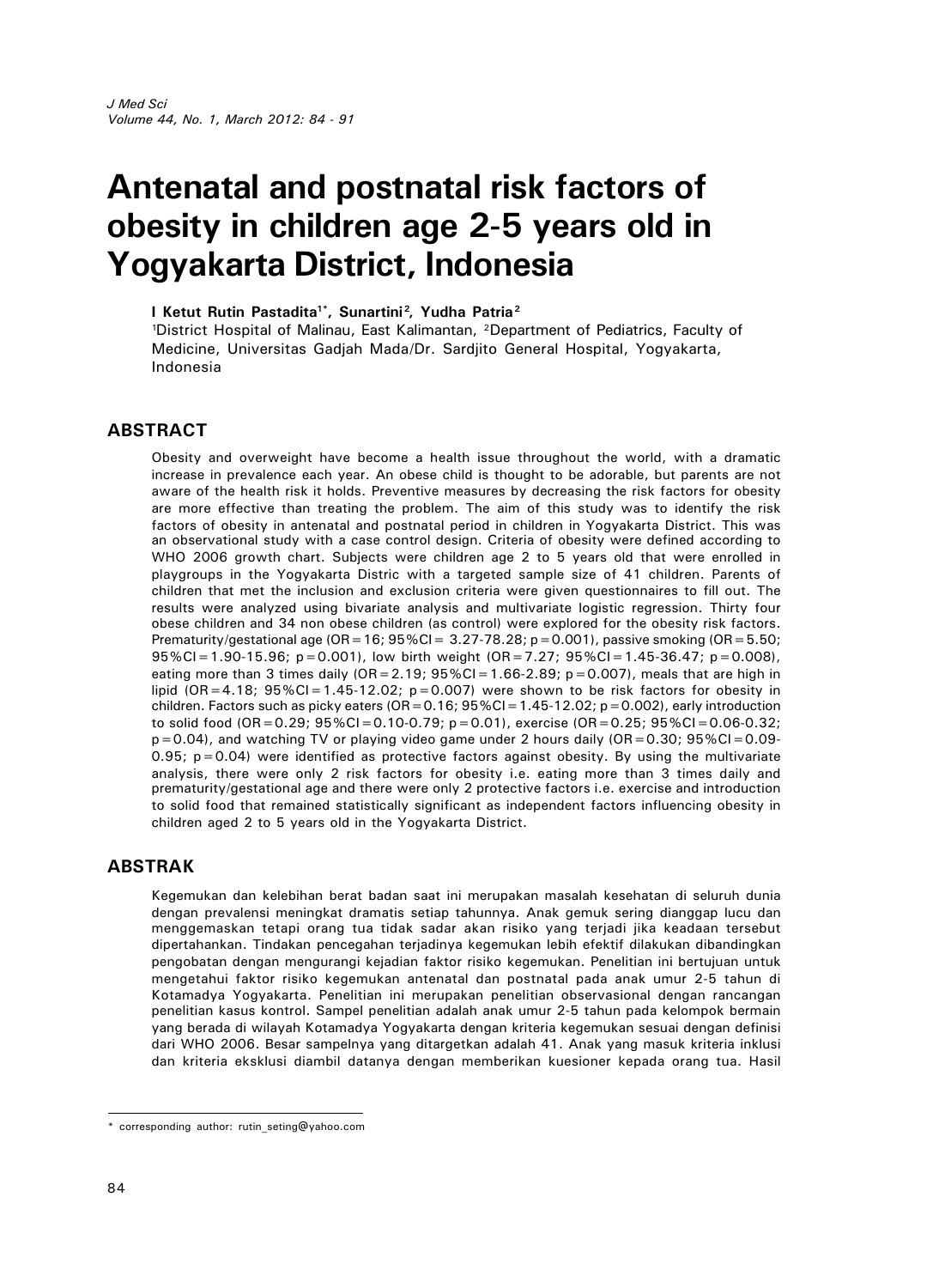*Pastadita et al., Antenatal and postnatal risk factors of obesity in children age 2-5 years old in Yogyakarta District, Indonesia*

pengumpulan data dianalisis dengan analisis bivariat dan regresi logistik multivariat. Sebanyak 32 anak yang memenuhi kriteria kegemukan ditelusuri secara retrospektif dengan memberikan kuesioner penelitian yang diisi oleh orang tuanya dan 34 kontrol tidak kegemukan dilakukan juga hal serupa. Pada analisis bivariat, prematuritas/umur kehamilan (OR = 16,00; 95%CI = 3,27-78,28;  $p < 0.001$ ), perokok pasif (OR=5.50; 95%CI=1,90-15,96; p= 0,001), berat badan lahir rendah  $(OR = 7,27;95\% CI = 1,45-36,47; p = 0,008)$ , intensitas makan lebih dari 3 kali (OR = 2,19; 95%CI; 1,66-2,89; p=0,007), makanan berlemak (OR=4,18; 95%CI= 1,45-12,02; p=0,007) terbukti sebagai faktor risiko kegemukan pada anak 2-5 tahun dan empat lainnya sebagai faktor protektif kegemukan pada anak 2-5 tahun yang meliputi anak yang tidak memilih-milih makanan (OR=0,16; 95%CI=1,45-12,02; p=0,002), pengenalan makanan padat (OR=0,29; 95%CI=0,10-0,79;  $p=0.01$ ), olahraga (OR=0,25; 95%CI=0,06-0,32;  $p=$  0,04) dan menonton TV/game kurang dari 2 jam (OR=0,30;  $95\%$ CI=0,09-0,95; p=0,04). Pada analisis multivariat hanya dua faktor risiko yaitu intensitas makan lebih dari 3 kali dan prematuritas serta dua faktor protektif yaitu olahraga dan pengenalan makanan padat/*solid food* yang terbukti sebagai faktor risiko independen. Faktor antenatal prematuritas dan faktor postnatal meliputi intensitas makan lebih dari 3 kali, olahraga dan pengenalan makanan padat terbukti sebagai faktor risiko independen kegemukan pada anak umur 2-5 tahun di wilayah Kotomadya Yogyakarta.

*Keywords*: obesity - children age 2 to 5 years old - antenatal - postnatal - risk factors

#### **INTRODUCTION**

Obesity is a condition of excessive fat accumulation in body tissues. This is a pathological condition as some research shows that obese children have a higher risk for coronary heart disease, hypertension, diabetes mellitus,<sup>1</sup> atherosclerosis, dyslipidemia and hiperkolesterolemia.<sup>2-5</sup> Current incidence of obesity is increasing due to changes in diet and the mislead public view that health is identical to fat.<sup>6</sup> Survey conducted in London in 2002 found the prevalence of obesity in elementary school children by 15.8%.<sup>7</sup> The prevalence of obese children in elementary school in Yogyakarta Special Province was 9.75% in 1999.4,8 Approximately 26.5% of infants and children who were obese will stay obese for the next two decades and 80% of obese adolescents will become obese adults.<sup>9</sup> Study in Japan showed that 1/3 of obese children grew up to be obese in adulthood and the risk of obesity was very high, about 2 to 6 times.<sup>10</sup>

There are three critical periods during develop-ment of the child in the incidence of obesity: prenatal period, especially the third trimester of pregnancy; the period of adiposity

rebound at age 6-7 years; and the period of adolescence. <sup>11</sup> It is important to know this critical period of the intervention to prevent future incidence of obesity. In reducing the risk factors, prevention will be more effective than treatment. Knowing the risk factors at antenatal and early postnatal is important to reduce the incidence of diseases associated with obesity. Interaction between genetic, biological, psychological, social, cultural and environmental factors is risk factor for obesity. Obesity in one parent will increase the risk of adulthood obesity by 3 times, and obesity in both parents will increase the risk about 10 times. Long duration of breast feeding has been known to have an inverse relationship with the incidence of childhood obesity and possible related psychological factors.<sup>12</sup> This study was conducted to identify the risk factors of obesity in antenatal and postnatal period in children age 2 to 5 years old in Yogyakarta District of Yogyakarta Special Region.

#### **MATERIALS AND METHODS**

This study was an observational research using case-control design. It was conducted in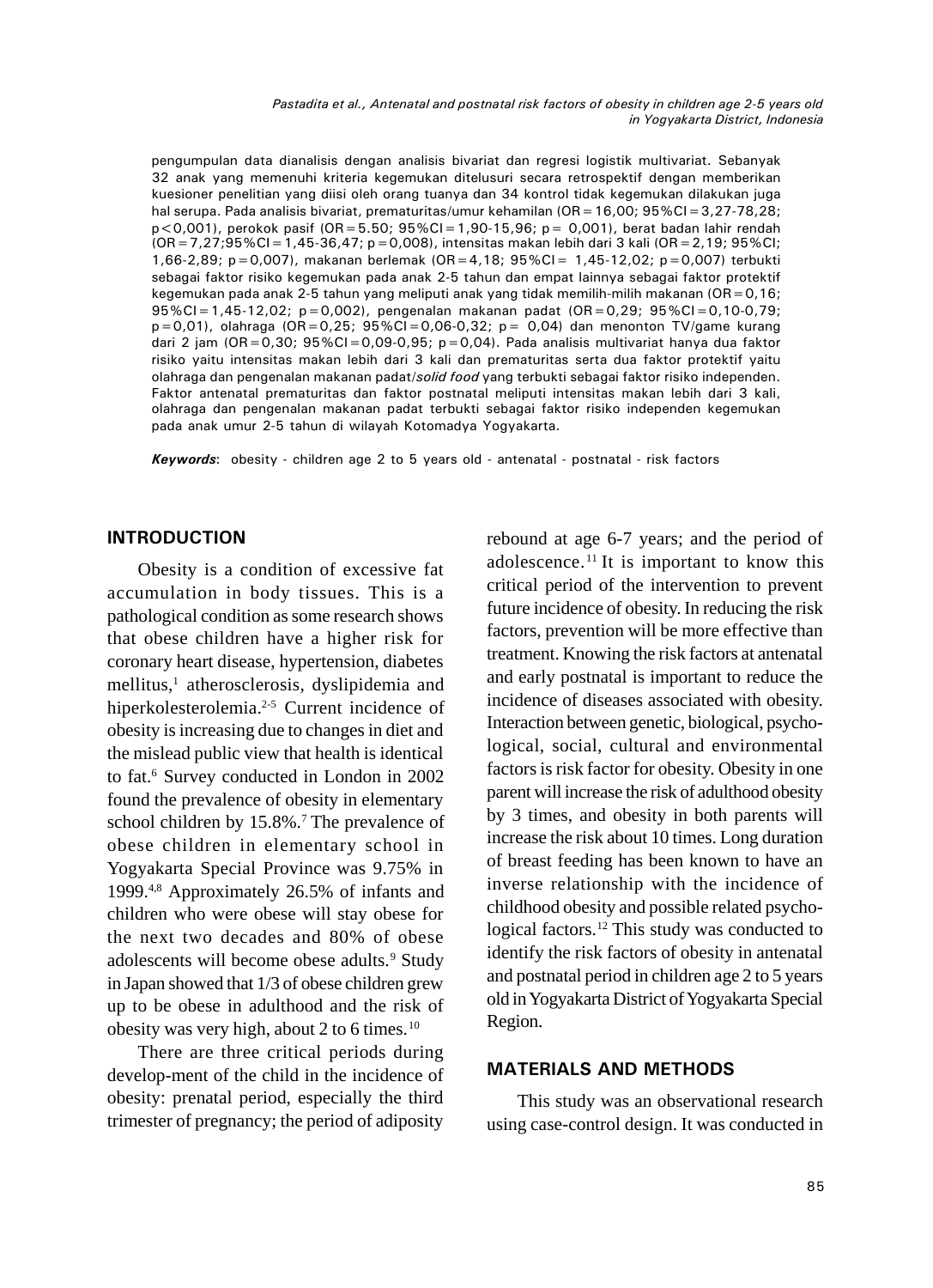July-December 2009 in the nursery (playgroup) in the Yogyakarta District of Yogyakarta Special Region. The subjects of this study were children aged 2-5 years with anthropometric obesity based on the WHO chart of 2006, who meet the criteria for inclusion and exclusion. Inclusion criteria were children aged 2-5 years, physically and mentally healthy, and had anthropometric measurements of obesity. Exclusion criteria were children with congenital anomalies, had received steroids or in long-term steroid treatment and chronic disease. Each of the study subjects was matched by the age, sex and playgroup site with the control (non-obese), and given a questionnaire study.

Sample size was calculated using the formula to test the hypothesis of unpaired analysis; number of study subject was 41 for each group. Yogyakarta District was chosen as site of the study as it represented the urban areas of Yogyakarta Special Region. It comprised of 14 districts, each district had its own playing group. Thirty four obese children and 34 nonobese children obtained from this study to further statistical analysis. This study was approved by the Medical and Health Research Ethics Committee, Faculty of Medicine, Universitas Gadjah Mada, Yogyakarta. All subjects involved in this study had provided a signed informed consent of each parent.

Antenatal risk (maternal characteristics, pregnancy characteristics, lifestyle, maternal illness) and postnatal factors (child characteristics, nutrition, diet, physical activity and other activities) were analyzed by bivariate analysis and multivariate logistic regression analysis to eliminate confounding variables. The results of multivariate logistic regression analysis found independent risk factors for obesity of children age 2-5 years. The study subjects were analyzed using a computer program with 95% confidence interval. $13$ 

#### **RESULTS**

This study was conducted in the nursery/ playgroup in the Yogyakarta District in July-December 2009. Sixty eight children aged 2-5 years were involved in this study consisting of 34 obese subjects (cases) and 34 non-obese subjects (control). Two cases were excluded because they were not domiciled in the Yogyakarta District. Characteristics of study subjects are presented in TABLE 1.

TABLE 1. Basic characteristics of subjects (children age 2-5) involved in the study of risk factors of obesity in Yogyakarta

|                           |             | Non      |
|---------------------------|-------------|----------|
| Characteristics           | Obesity (%) | obesity  |
|                           |             | (%)      |
| Sex                       |             |          |
| • Male                    | 14 (44%)    | 15 (44%) |
| • Female                  | 18 (56%)    | 19 (56%) |
| Maternal education        |             |          |
| • Primary education       | 3(9%)       | 5(15%)   |
| • Higher education        | 29 (91%)    | 28 (85%) |
| Maternal employment       |             |          |
| • Housewife               | 13 (41%)    | 13 (38%) |
| • Working mothers         | 19 (59%)    | 21 (62%) |
| Father education          |             |          |
| • Primary education       | Ω           | 3(9%)    |
| • Higher education        | 32 (100%)   | 31 (91%) |
| Father employment         |             |          |
| • Indonesian army         | 0           | 6 (18%)  |
| $\bullet$ Entrepreneur    | 31 (97%)    | 17 (50%) |
| $\bullet$ Others          | 1(3%)       | 11 (32%) |
| Income                    |             |          |
| $\bullet$ < 2 million IDR | 8 (25%)     | 9 (27%)  |
| $\bullet$ > 2 million IDR | 24 (75%)    | 25 (74%) |

The antenatal factors namely gestational age and passive smoker were found as risk factors of obesity in children age 2-5 years in this study as shown in TABLE 2. The incidence of obesity in children age 2-5 years by bivariate analysis was significantly associated with preterm or premature pregnancy (OR=16.00;95%CI=3.27- 78.28;  $p=0.01$ ) and passive smoker (OR=5.50; 95%CI=1.90-15.96; p=0.01).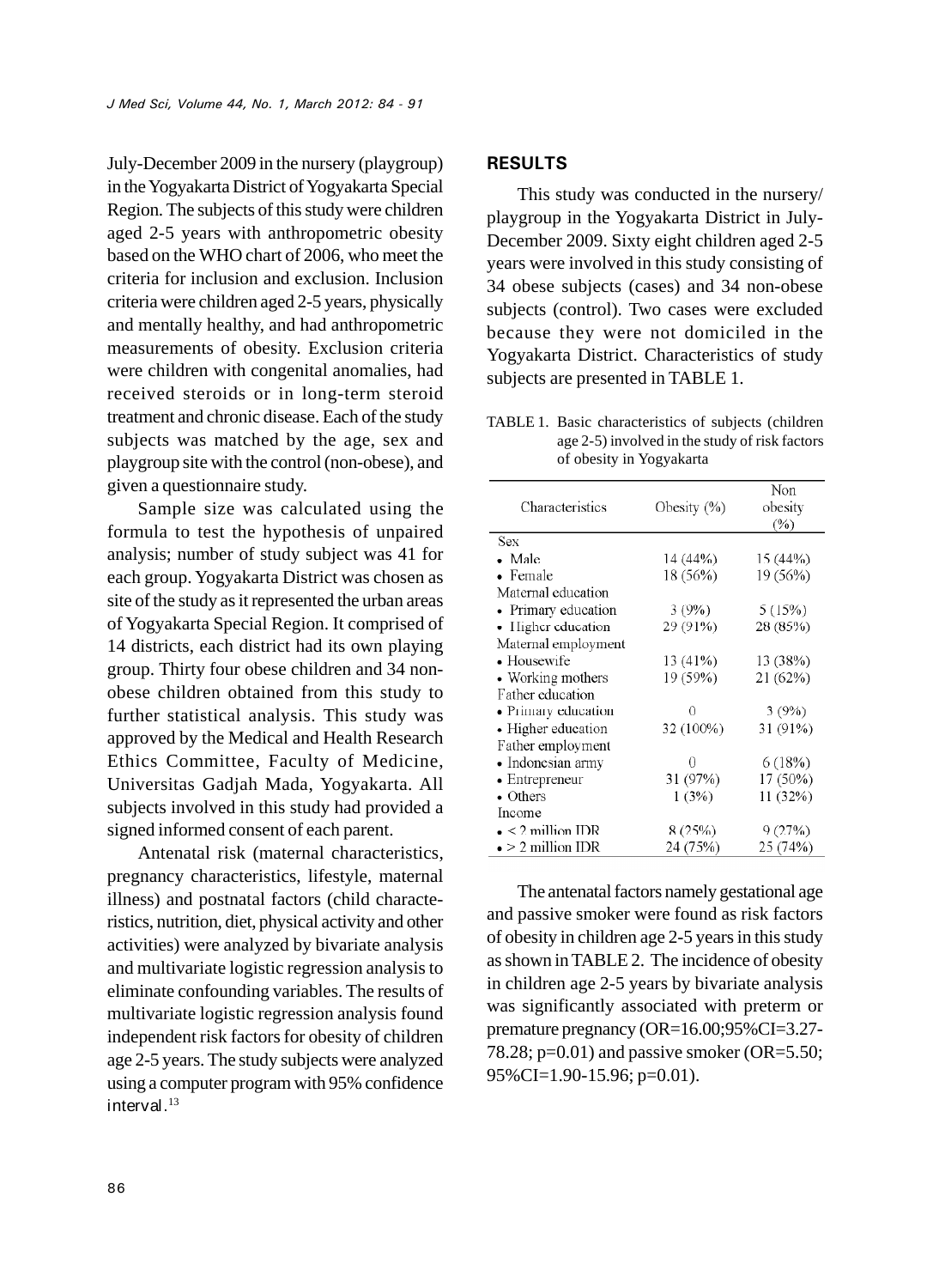| Characte-<br>ristics | Obesity<br>$N=32(%)$ | Non<br>Obesity<br>$N=34(%)$ | OR<br>95% CI     | p*    |
|----------------------|----------------------|-----------------------------|------------------|-------|
| Gestat-              |                      |                             |                  |       |
| ional age            |                      |                             |                  |       |
| Pre-                 | $16(50\%)$           | 2(6%)                       | 16.00            | 0.001 |
| mature               |                      |                             |                  |       |
| $\bullet$ A-term     | $16(50\%)$           | 32 (94%)                    | $(3.27 - 78.28)$ |       |
| Passive              |                      |                             |                  |       |
| smoker               |                      |                             |                  |       |
| $\bullet$ Yes        | 24 (75%)             | 12(35%)                     | 5.50             | 0.001 |
| $\bullet$ No         | 8(25%)               | 22(65%)                     | $(1.90 - 15.96)$ |       |
|                      |                      |                             |                  |       |

TABLE 2. Antenatal factors as risk factors of obesity in children (age 2-5) involved in the study

\*: Fisher's exact test

The postnatal factors namely birth weight, feeding intensity, picky eaters, exercise and watching TV/play video game were found as risk factors of obesity in children age 2-5 years

in this study as shown in TABLE 3. The incidence of obesity in children age 2-5 years by bivariate analysis was significantly associated with low birth weight (OR=7.27; 95%CI=1.45-36.47; p=0.008), eating more than 3 times daily (OR=2.19; 95%CI=1.66-2.89; p=0.007) and meals that are high in lipid (OR=4.18; 95%CI=1.45-12.02; p=0.007). Meanwhile, factors namely picky eaters (OR=0.16; 95%CI=1.45-12.02; p=0.002), early introduction to solid food (OR=0,29; 95%CI=0.10-0.79; p=0.01), exercise (OR=  $0.25$ ; 95%CI=0.06-0.32; p=0.04), and watching TV or playing video game under 2 hours daily (OR=0.30; 95%CI=0.09-0.95; p=0.04) were associated with protective factors against obesity.

| Characteristics            | Obesity<br>$N=32(%)$ | Non Obesity<br>$N=34(%)$ | <b>OR</b><br>95%CI | p     |
|----------------------------|----------------------|--------------------------|--------------------|-------|
| Birth weight               |                      |                          |                    |       |
| $\bullet$ LBW              | 10(31%)              | 2(6%)                    | 7.27               | 0.008 |
| • Non LBW                  | 22 (69%)             | 32(94%)                  | $(1.45 - 36.47)$   |       |
| Introduction to solid food |                      |                          |                    |       |
| $\bullet$ $\leq$ 6 months  | 21(66%)              | 12(35%)                  | 0.29               | 0.01  |
| $\bullet > 6$ months       | 11(34%)              | 22(65%)                  | $(0.10 - 0.79)$    |       |
| Feeding intensity          |                      |                          |                    |       |
| $\bullet \ \ \leq 3x/day$  | $\theta$             | 7(21%)                   | 2.19               | 0.007 |
| $\bullet$ > 3x/day         | 32 (100%)            | 27 (79%)                 | $(1.66 - 2.89)$    |       |
| Picky eaters               |                      |                          |                    |       |
| $\bullet$ Yes              | 4(13%)               | 16(47%)                  | 0.16               | 0.002 |
| $\bullet$ No               | 28 (87%)             | 18(53%)                  | $(0.05 - 0.56)$    |       |
| Exercise                   |                      |                          |                    |       |
| $\bullet$ Yes              | 23(72%)              | 31(91%)                  | 0.25               | 0.04  |
| $\bullet$ No               | 9(28%)               | 3(9%)                    | $(0.06 - 0.32)$    |       |
| Watching TV/play video     |                      |                          |                    |       |
| game                       |                      |                          |                    |       |
| $\bullet$ < 2 hours        | 27 (84%)             | 21(62%)                  | 0.30               | 0.04  |
| $>$ 2 hours                | 5(16%)               | 13 (38%)                 | $(0.09 - 0.97)$    |       |

TABLE 3. Postnatal factors as risk factors of obesity in children (age 2-5) involved in the study

\*: Fisher's Exact Test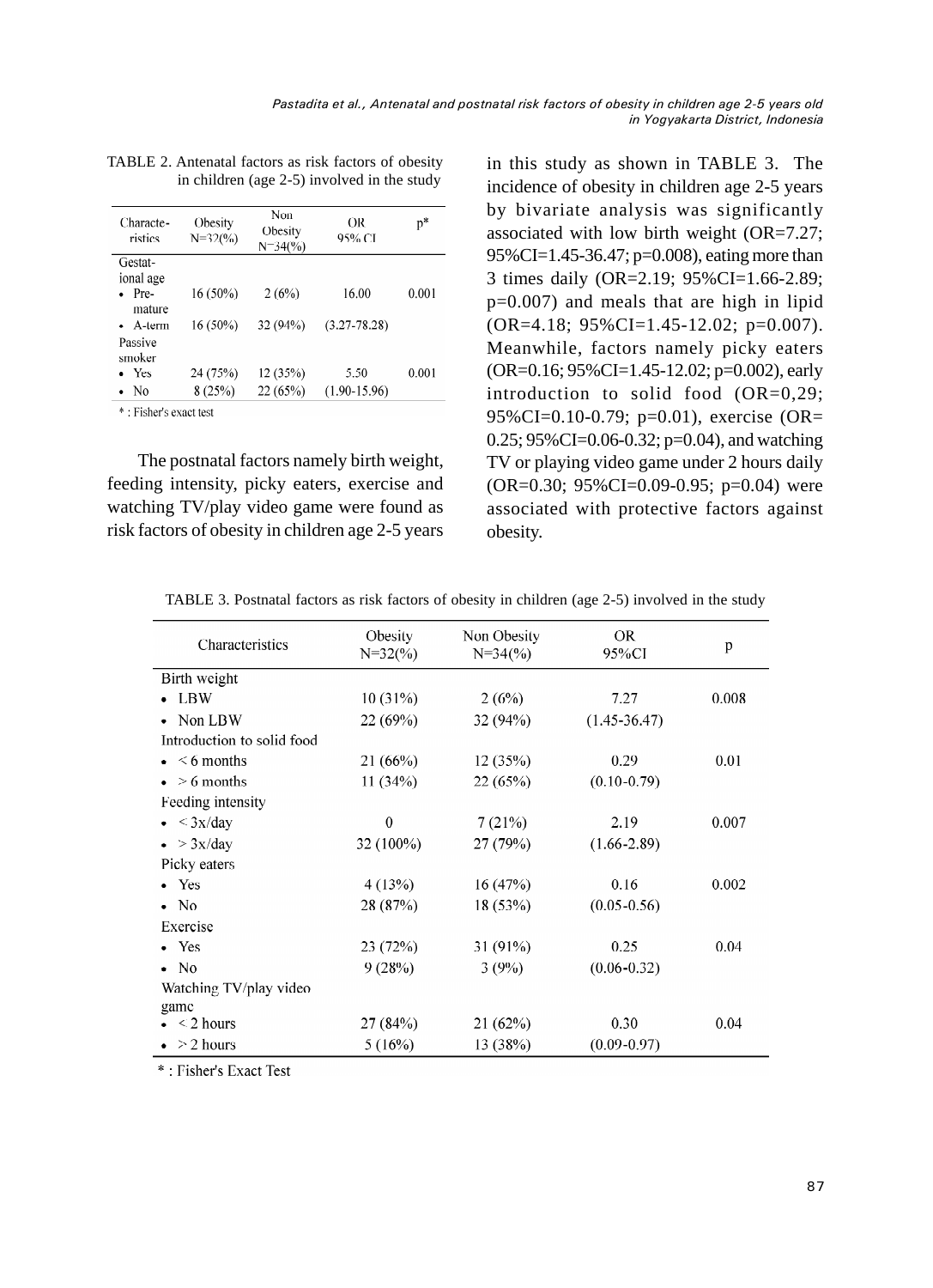The incidence of obesity in children age 2- 5 years by multivariate analysis was significantly associated with feeding intensity (OR=15.92; 95%CI=2.07-122.16; p=0.008) and gestational age  $(OR=10.16; 95\% CI=1.09-$ 94.31;  $p=0.041$ ), whereas factors namely

introduction to solid (OR=0.01; 95%CI=0.01-  $0.51$ ;  $p=0.008$ ) and food and exercise  $(OR=0.03; 95\% CI=0.00-0.26; p=0.002)$  were associated with protective factors against obesity (TABLE 4).

TABLE 4. Antenatal dan postnatal factors on multivariat analysis

| Risk factors               | ΩR    | CI 95%        |       |
|----------------------------|-------|---------------|-------|
| Gestational age            | 10.16 | 1.09-94.31    | 0.041 |
| Introduction of solid food | 0.01  | $0.01 - 0.51$ | 0.008 |
| Feeding intensity          | 15.92 | 2.07-122.16   | 0.008 |
| Exercise                   | 0.03  | $0.00 - 0.26$ | 0.002 |
|                            |       |               |       |

#### **DISCUSSION**

Antenatal and postnatal risk factors in some obese children aged 2-5 years were observed in this study. Bivariate analysis of these factors showed that passive smokers at home and preterm/premature pregnancy were risk factors for obesity in children aged 2-5 years. However, maternal education, father education, mother's employment and parental income were not risk factors for obesity. These results are consistent with the results reported by Sowan *et al.*<sup>9</sup> that showed parental educational status, parental income and parental employment were not risk factors for obesity in children. Wojciak *et al*. 14 reported that passive smoking is a risk factor of obesity in children. Nicotine in cigarettes affects the decrease in appetite. Moreover, the nicotine reduces blood flow to the placenta led affects the intake of the fetus.<sup>15</sup>

Another study also found maternal smoking as a risk factor for obese children. A systematic study review conducted by Oken *et al*. 16 reported that smoking exposure during prenatal increases the risk of the incidence of obesity in childhood. Unfortunately, this study did not include maternal smoking to be analyzed so that it is possible see the relationship. Similarly,

preterm/premature pregnancy is one of the antenatal risk factors for obesity, according to a study by Hediger *et al*. <sup>17</sup>, Ong *et al*. <sup>18</sup> and Bettiol *et al*. <sup>19</sup> which states that prematurity is a risk factor for obesity. One theory states that rapid catch up on premature baby risks in becoming obese in the future, although it does not rule out other factors such as the influence of genetic factors and environment.

Postnatal risk factors that have been significantly proved as risk factors of obesity are low birth weight, feeding intensity of more than 3 times per day, and fatty foods. In addition, there are four protective factors from postnatal obesity that can reduce the risk of obesity in children. They are children who are not picky eaters, the introduction of solid food, exercise, and watching TV/playing video games less than 2 hours. These results are consistent with previous studies in which low birth weight are statistically significant risk factors for childhood obesity. Some other studies also showed the same results. Barker *et al*. <sup>20</sup>, Hales *et al*. <sup>21</sup> and Lindsey<sup>22</sup> stated that the reason for child obesity is that low birth weight babies have a faster catch up growth that exceeds their needs in a day. Similarly, the intensity of excessive feeding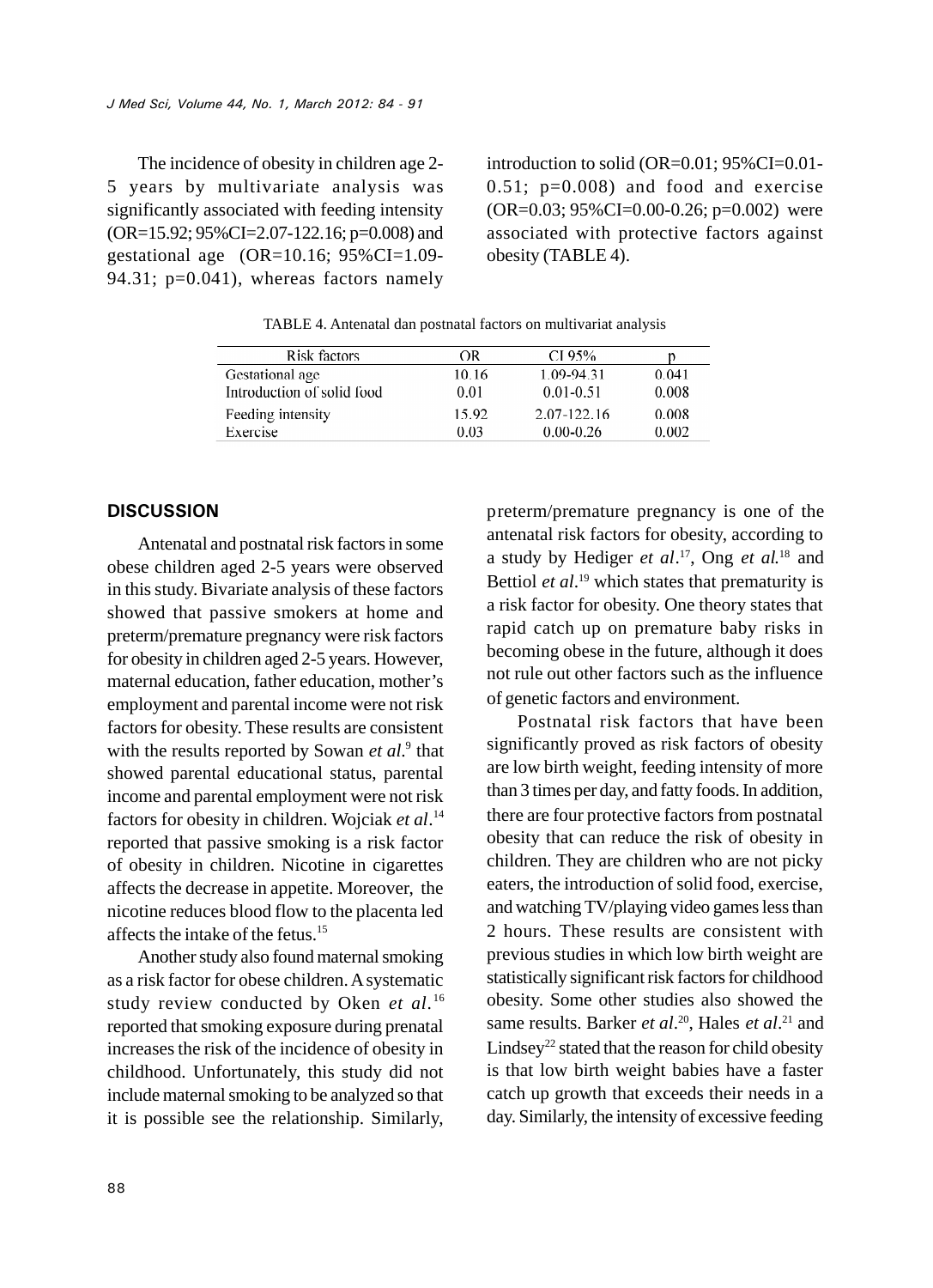and fatty foods will increase the amount of calories into the body, which makes less than 50% of fatty foods converted into energy, while the rest will be stored as fat reserves in the body.10,23,24

There are four risk factors that are protective from obesity: picky eaters, feeding solids (solid food), exercise activities and watching television/playing video games for less than 2 hours. In children with eating disorders, picky eaters are protective factors as they tend to have a poor appetite and eat in small amounts – it affects the intake of calories which in turn affects the weight to drop.<sup>12</sup> In some studies, early feeding in less than 6 months of age increases the risk of obesity in children, as babies are not ready to digest solids and it will also affect the increased calorie intake to the infant, making the excessive caloric intake to be stored in the body.<sup>25, 26</sup> Some studies also mention that breastfeeding until the age of 6 months proves to be a protective factor of obesity, although it is not statistically significant.<sup>27</sup> Sports/physical activity will burn calories stored in the children's body. The more they do regular exercises, the more calories will be used.28, 29 Sports activities are physical activity done outdoor, either in the form of a game or sport. Physical activity is defined as body movement produced by skeletal muscles that need energy expenditure which includes work and daily activities. The physical activity requires mild, moderate or severe effort that can lead to health improvements.30Less physical activity causes the body to use less energy stored in the body and without appropriate physical activity, the excessive energy intake can lead to obesity. The most simple and common way to increase energy expenditure is physical exercise. This research is consistent with the results of previous studies in which children who watch television or play games more than 2 hours are at risk of becoming obese in the

future due to lack of physical activity on both of these activities.<sup>31</sup> With the consumption of food while watching television or playing video games, approximately 40% of children are obese and about 80% of obese adolescents will become obese in adulthood.<sup>32</sup> Increased weight in children usually begins at age 5-7 years. Children who are too often stuck in front of the TV or playing video games too much would be at risk of obesity later in life. Therefore, the American Academy of Pediatrics recommends a limit in watching television and playing video games on children, that is approximately 14 hours per week.<sup>33</sup>

From the results of bivariate and multivariate analysis that was performed using multivariate logistic regression analysis, it was found that there are four independent risk factors for obesity, including gestational age preterm/ premature, the introduction of solid food, the intensity of feeding of more than 3 times per day, and sport/physical activity. These results prove the intensity of feeding to be the greatest risk factor and it is consistent with previous studies where energy intake will increase which results in the risk of unused energy to be stored in the body. Similarly, preterm/premature gestational age increases the risk for obesity to occur by 10 times. Additionally, there are two protective factors from obesity, i.e. sport or physical activity and the introduction of solid food.

## **CONCLUSION**

Independent risk factors for antenatal and postnatal obesity in children aged 2-5 years in the municipality of Yogyakarta are preterm/ premature gestational age, the intensity of feeding of more than 3 times per day, and two protective factors are the early introduction of solid food and exercise/physical activity. Obesity-related counseling and approach are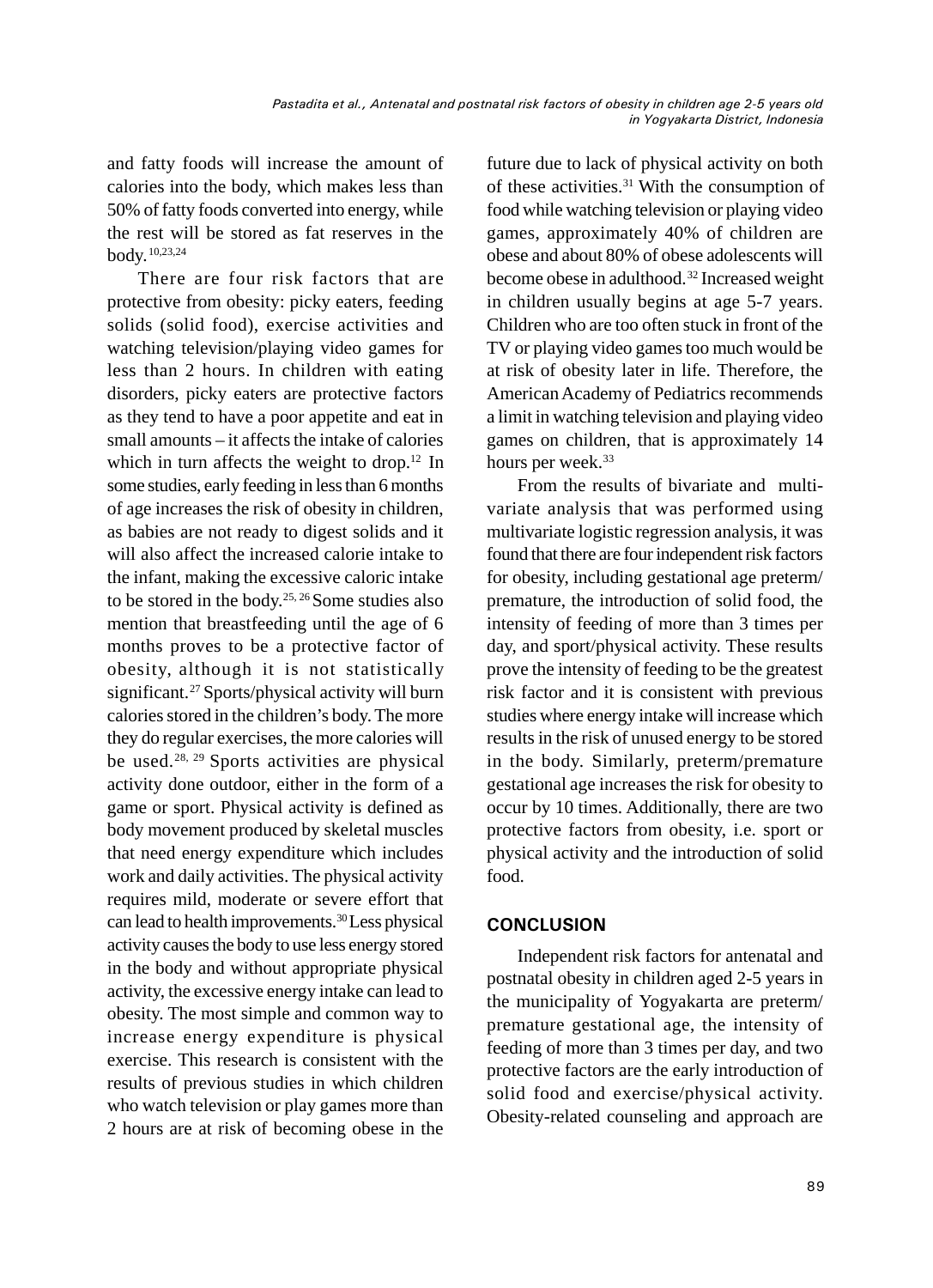necessary to prevent and control obesity, as well as further research with larger sample size and larger sample characteristics.

#### **ACKNOWLEDGEMENTS**

Authors would like to thank all subjects who participated in this study. We also thank all Director of Playgroup in the Yogyakarta District of Yogyakarta Special Region for their permission to perform this study.

#### **REFERENCES**

- 1. Fukuda S, Takeshita T, Morimoto K. Obesity and lifestyle. Asian Med J 2001; 44(3): 97-102.
- 2. Abassi, V. Childhood obesity In: Hung W editor. Clinical paediatric endocrinology. St Louis: Mosby Year Book, 1992:356-67.
- 3. Andersen ER. The spread of the childhood obesity epidemic. CMAJ 2000; 163(11):1461-2.
- 4. Ismail D, Herini ES, Hagung P, & Sadjimin T. Fast food consumption and obesity; Relationship among elementary school students in Yogyakarta. Pediatr Indones, 1999; 39:127-33.
- 5. Reilly JJ, Armstrong J, Dorosty AR, Emmett PA, Ness A, Roger I, *et al*. Early life risk factors for obesity in childhood: cohort study. BMJ 2005; 330(7504):1357.
- 6. Rocchini AP. The child at risk for coronary disease as an adult. In : Current pediatric therapy,  $14<sup>th</sup>$  ed. Philadelphia: WB Saunders, 1993:146-50.
- 7. Hadi H. Beban ganda masalah gizi dan implikasinya terhadap Kebijakan Pembangunan Nasional. Naskah Pidato Pengukuhan Guru Besar. Fakultas Kedokteran UGM. Yogyakarta. 2005.
- 8. Freemark M. Pediatric obesity: etiology, pathogenesis and treatment. New York: Humana Press, 2010.
- 9. Sowan NA, Stember ML. Parental risk factor for infant obesity. Am J Matern Child Nurs 2000; 25(5): 234-41.
- 10. Rolland-Cachera MF, Deheeger M, Maillot M, Bellisle F. Early adiposity rebound: causes and consequences for obesity in children and adults. Int J Obes 2006; 30(Suppl 4): S11-S17.
- 11. Dietz WH. Childhood obesity. In: Suskind RM, Suskind LL editors. Textbook of pediatric Nutrition, 2nd ed. New York: Raven Press; 1993; 279-84
- 12. Burke V, Beilin LJ, Simmer K, Oddy WH, Blake KV, Doherty D, *et al*. Brestfeeding and overweight: longitudinal analysis in an Australian Birth Cohort. Pediatrics 2005; 147(1):56-61.
- 13. Dahlan MS. Evidence based medicine seri 2: besar sampel dalam penelitian kedokteran dan kesehatan, edisi 1. Jakarta: Salemba Medika; 2006.
- 14. Wojciak RW, Mojs E, Gajewska E. The assessment of exposure on passive smoking in obese children. Przegl Lek 2009; 66(10): 677- 9.
- 15. Pausova Z, Paus T, Sedova L, Berube J. Prenatal exposure to nicotine modifies kidney weight and blood pressure in genetically susceptible rats: a case of gene-environment interaction. Kidney Int 2003; 64:829–35.
- 16. Oken E, Levitan EB, Gillman MVV. Maternal smoking during pregnancy and child overweight: systematic review and meta-analysis. Int J Obes 2008; 32(2): 201–10
- 17. Hediger ML, Overpeck MD, Maurer KR, Kuczmarski RJ, McGlynn A, Davis WW. Growth of infants and young children born small or large for gestational age. Arch Pediatr Adolesc Med 1998; 152:1225–31.
- 18. Ong KKL, Ahmed ML, Emmett PM, Preece MA, Dunger DB. Association between postnatal catchup growth and obesity in childhood: prospective cohort study. BMJ 2000; 320:967-71.
- 19. Bettiol H, Filho DS, Haeffner LSB, Barbieri MA, Silva AAM, Portela A *et al*. Do intrauterine growth restriction and overweight at primary school age increase the risk of elevated body mass index in young adults? Braz J Med Biol Res 2007; 40: 1237-43.
- 20. Barker DJP. The fetal and infant origins of adult disease. BMJ 1990; 301(6761):1111.
- 21. Hales CN, Barker DJ, Clark PM, Cox LJ, Fall C, Osmond C *et al*. Fetal and infant growth and impaired glucose tolerance at age 64. BMJ 1991; 303(6809):1019-22.
- 22. Lindsay AC, Sussner KM, Kim J, Gortmaker SL. The role of parents in preventing childhood obesity. Future Child 2006; 16(1):169–80.
- 23. Tounian, P. Energy metabolism in obese children. Pediatr 1993; 40(5): 291-6.
- 24. Maffeis C, Pietrobelli A, Grezzani A, Provera S, Tato L. Waist circumference and cardiovascular risk factors in prepubertal children. Obes Res 2001; 179-87.
- 25. Taveras EM, Gillman MW, Kleinman K, Rich-Edwards JW, Rifas-Shiman SL. Racial/ethnic differences in early-life risk factors for childhood obesity*.* Pediatrics 2008; 125(4):686-95.